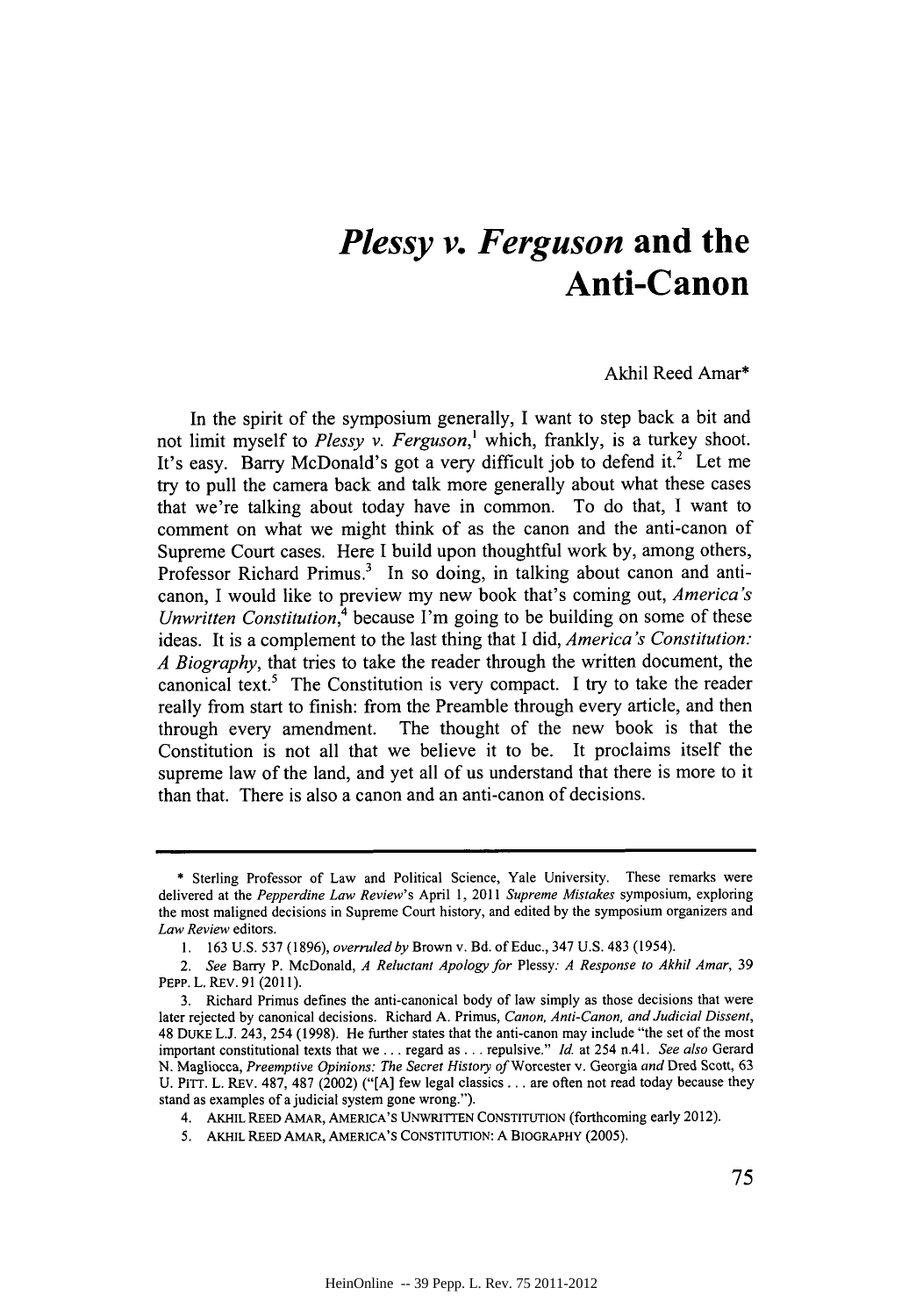Erwin Chemerinsky began **by** giving you his general criteria. I'm going do it the other way around. I'm going to try to persuade you that all of us in the room, as well-socialized Americans, law students, and law professors, understand that there are certain things that are constantly canonical, and correlatively things that are absolutely anti-canonical.

Let me start with America's symbolic Constitution—these great iconic symbols that unite us. The written Constitution is our Queen Elizabeth. It's what brings us together, but it's hardly the only thing.

**I** am looking for symbols that are textual, like the Constitution. **I** want to focus on texts that have propositions that are in some sense deeply connected to the Constitution, proximate to it, that have been ratified in some profound way, formally or informally, **by** the American people in the same manner that the Constitution has come to abide in our hearts and minds.

Accepting these criteria, something outside the Constitution and yet absolutely iconic, there are probably a couple of dozen textual symbols that conform. I offer six examples: The Declaration of Independence,<sup>6</sup> Federalist Papers,<sup>7</sup> The Gettysburg Address,<sup>8</sup> Martin Luther King Jr.'s "I Have a Dream" speech,<sup>9</sup> Brown *v. Board of Education*,<sup>10</sup> and the Northwest Ordinance." **Of** course, we could also talk just about iconic cases: *Marbury v. Madison*<sup>12</sup> and *McCulloch v. Maryland*<sup>13</sup> are the big ones. The point is that these documents and cases form a constitutional canon.

Conversely, there is a counter-canon. I want to tell you a little bit about the connection between the canon and the anti-canon, which I detail in my forthcoming book on America's symbolic Constitution.<sup>14</sup> Several constituent symbols of our constitutional identity are negative, crystallizing what America today rejects, indeed abhors. In particular, three court opinions occupy the lowest circle of constitutional hell: *Dred Scott, 5 Plessy v. Ferguson,16 and Lochner v. New York.'7*

*<sup>6.</sup>* **THE DECLARATION OF INDEPENDENCE (U.S. 1776).**

**<sup>7.</sup>** The *Federalist Papers,* originally published in **1787** and **1788** in various New York newspapers, are available in several collections. *See, e.g.,* **ALEXANDER HAMILTON, JAMES MADISON & JOHN** *JAY,* **THE** FEDERALIST PAPERS (SoHo Books 2011) **(1787-88).**

**<sup>8.</sup>** President Abraham Lincoln, Gettysburg Address (Nov. **19, 1863)** [hereinafter Gettysburg Address], *in* **7 THE COLLECTED WORKS OF ABRAHAM LINCOLN** 22 (Roy P. Basler ed., **1953).**

**<sup>9.</sup>** Martin Luther King, Jr., Speech: **I** Have a Dream (Aug. **28, 1963)** [hereinafter **I** Have a Dream Speech], *in* THE **WORDS OF MARTIN LUTHER KING, JR.** *95* (Coretta Scott King ed., **2d ed. 2008).**

**<sup>10.</sup>** 347 **U.S.** 483 (1954).

**<sup>11.</sup>** Ordinance of **1787:** The Northwest Territorial Government, 1 **U.S.C.,** at LV **(2006).**

<sup>12.</sup> **5 U.S. (I** Cranch) **137 (1803).**

**<sup>13. 17</sup> U.S.** (4 Wheat.) **316 (1819).**

<sup>14.</sup> AMAR, *supra* note 4.

*<sup>15.</sup>* **60 U.S. (19** How.) **393 (1857),** *superseded by constitutional amendment,* **U.S. CONST.** amend. XIV.

**<sup>16. 163</sup> U.S. 537 (1896),** *overruled by* Brown v. Bd. of Educ., 347 **U.S.** 483 (1954).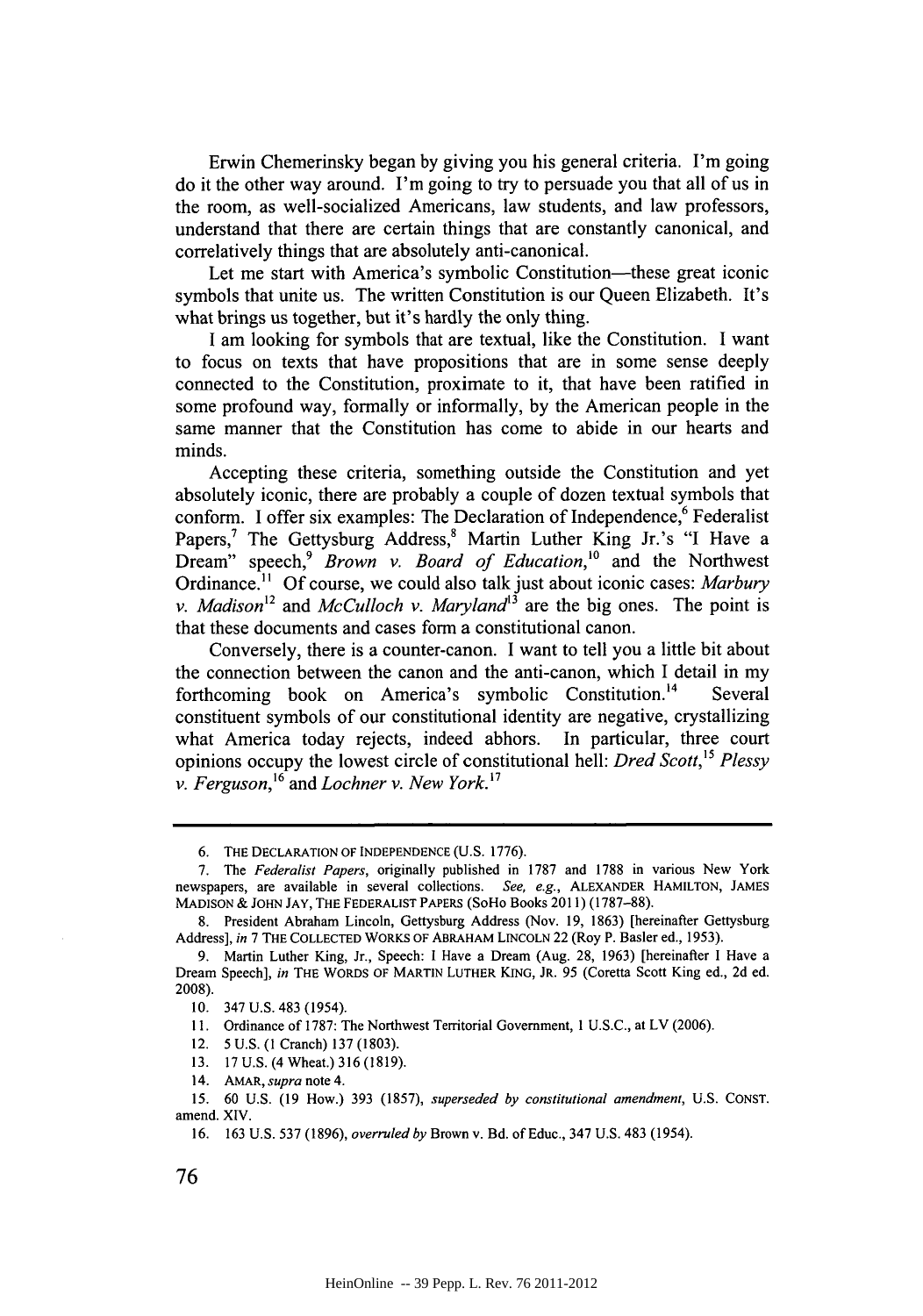Each case presents an example of unwritten constitutionalism run amok, and reminds us of the need to place principled limits on judges who venture beyond the text and original understanding of the Constitution. Sometimes judges should and must do so, but we need to be very attentive to why the Court went too far in such cases. We must try to figure this out **by** using democratic collective criteria, not our idiosyncratic views. We all recognize that certain decisions are either great or awful. We know these when we see them. The interesting question is why. What is it about these opinions that either elicits our great affection and allegiance or provokes revulsion?

Before turning to these three cases, it's worth pondering what general factors seem to be at work in shaping how the judicial actions of one era are evaluated **by** later generations of judges and citizens. Clearly not all cases that are overruled **by** a later court or a later constitutional amendment come to be demonized. For example, no one on the modem Court or in the legal academy cites the **1833** case of *Barron v. Mayor of Baltimore,'8* though *Barron's* vision of a world in which states and localities are free to ignore the Bill of Rights with impunity<sup>19</sup> is anathema to modern sensibility. Think about what the world would be like without applying the Bill of Rights against states.

Just toss out the most famous Bill of Rights cases that pop into your head, whether you agree with them or not: *Miranda*,<sup>20</sup> Griswold,<sup>21</sup> Lawrence *v. Texas*,<sup>22</sup> New York Times v. Sullivan.<sup>23</sup> Not a single one of those is actually a Bill of Rights case. *Sullivan* is about Alabama libel law.<sup>24</sup> Our iconic Bill of Rights cases are really Fourteenth Amendment cases, which incorporate the Bill of Rights.<sup>25</sup> So that world is actually unimaginable, the world of *Barron v. Baltimore,* and yet it's not anti-canonical. It's not reviled.

**<sup>17. 198</sup> U.S.** 45 **(1905).**

**<sup>18. 32</sup> U.S.** *(7* Pet.) 243 **(1833).**

**<sup>19.</sup>** *See id. at* 247-51.

<sup>20.</sup> Miranda v. Arizona, 384 **U.S.** 436 **(1966).**

<sup>21.</sup> Griswold v. Connecticut, **381 U.S.** 479 **(1965).**

<sup>22.</sup> *539* **U.S. 558 (2003).**

**<sup>23. 376</sup> U.S.** 254 (1964).

<sup>24.</sup> *Id.* at **283-84.**

**<sup>25.</sup>** *Lawrence,* **539 U.S.** at 564 (deciding "whether the petitioners were free as adults to engage in the private conduct in the exercise of their liberty under the Due Process Clause of the Fourteenth Amendment to the Constitution"); *Sullivan,* **376 U.S.** at **282-83** (interpreting the First and Fourteenth Amendments as to an official privilege defense to a libel suit); Brown v. Bd. of Educ., 347 **U.S.** 483, **487-88** (1954) (deciding whether segregation based on race of school children was constitutional under the Fourteenth Amendment).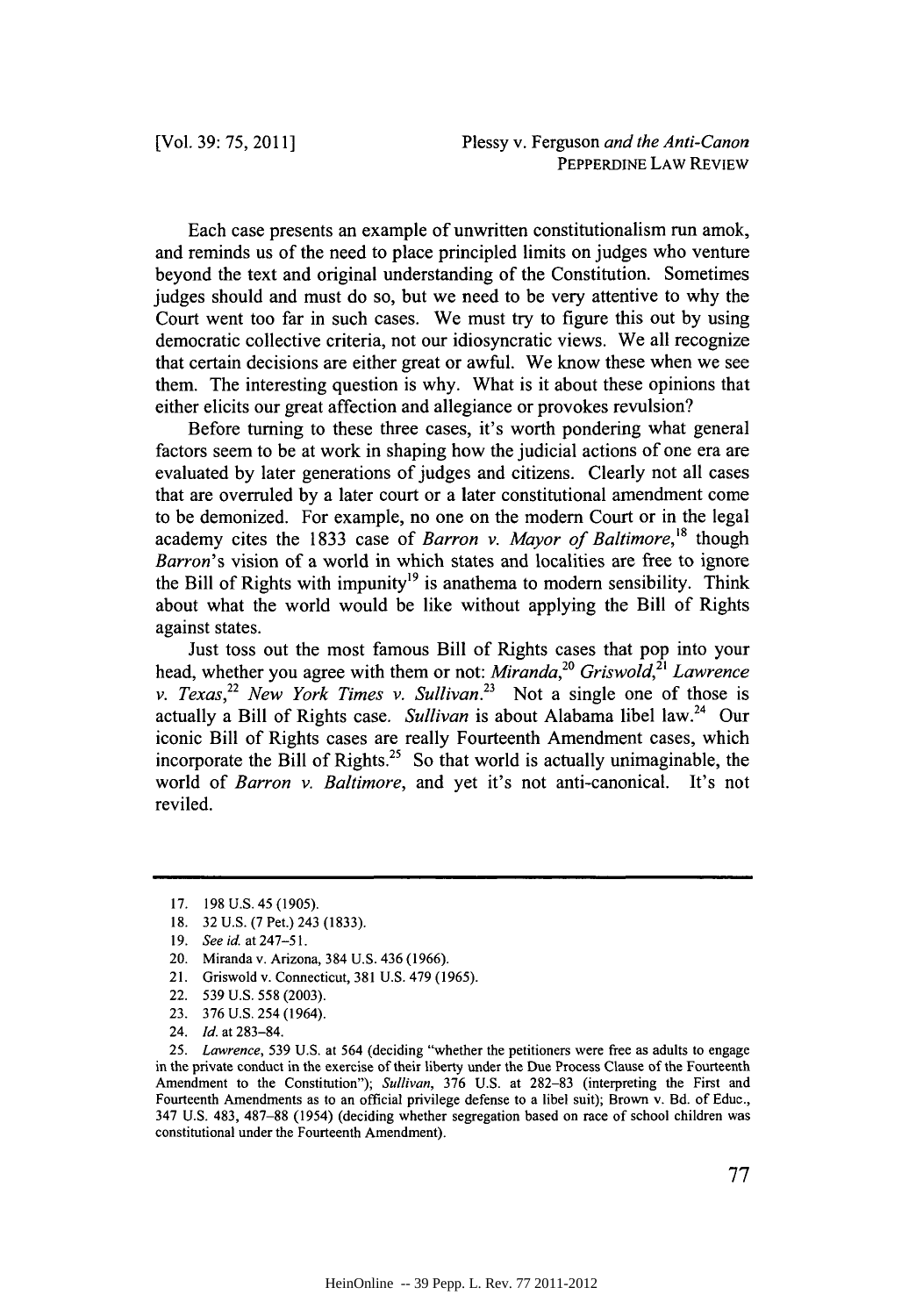Some might think this generosity towards *Barron* is simply because the ruling is moot. The Fourteenth Amendment overruled the case,<sup>26</sup> and that's that. But is it? The Fourteenth Amendment, after all, was designed to overrule not one, but two, major Supreme Court cases: *Barron* on the inapplicability of the Bill of Rights to the states, and *Dred Scott* on the impossibility of black citizenship.<sup>27</sup> Yet these two overruled cases receive sharply different treatment in modem constitutional discourse.

*Dred Scott* is openly trashed, not merely **by** many of America's best scholars, but **by** Justices of all stripes. 28 Not so with *Barron.* Is the answer simply that *Dred Scott* was racist and pro-slavery, and that is morally repugnant when judged **by** today's standards? This is surely part of the answer, but many other antebellum era cases with racist and pro-slavery bottom lines are not demonized, nor even remembered today, except maybe **by** our resident expert, Paul Finkelman.

Consider, for example, the **1851** Supreme Court case of *Strader v. Graham,29* which reaches a pro-slavery result in a setting similar to *Dred Scott.* Raise your hand if you had ever heard of *Strader v. Graham* before. There are seven people who are raising their hands. **All** law professors, **I** believe, and several of them among America's most distinguished legal

**<sup>26.</sup>** See McDonald v. City of Chicago, **130 S.** Ct. **3020, 3033** (2010) (plurality opinion) ("[T]he chief congressional proponents of the Fourteenth Amendment espoused the view that the Amendment made the Bill of Rights applicable to the States and, in so doing, overruled this Court's decision in Barron.").

**<sup>27.</sup>** *See* Akhil Reed Amar, *The Bill of Rights and the Fourteenth Amendment, 101* YALE **L.J. 1193 (1992):**

Surely the framers of the Fourteenth Amendment were entitled to rely on Supreme Court interpretations in *Dred Scott* no less than in *Barron,* even as they sought to overrule them using "Simon Says" language suggested by the Court itself. And once again, it is clear that they did so rely. John Bingham, the main author of Section One, not only cited *to Dred Scott* in a speech before the House in early **1866,** but quoted the following key language: "The words 'people of the United States' and 'citizens' are synonymous terms." In the Senate debates on the Fourteenth Amendment, the most extended and authoritative discussion of Section One came from Jacob Howard, and he too made plain that the language chosen was in response to *Dred Scott* **....**

*Id.* at **1223** (footnotes omitted); *see also* **U.S. CONST.** amend. XIV, **§ 1,** cl. **I ("All** persons born or naturalized in the United States, and subject to the jurisdiction thereof, are citizens of the United States and of the State wherein they reside.").

**<sup>28.</sup>** *See, e.g.,* Mark Graber, *"No Better Than They Deserve:"* Dred Scott *and Constitutional* Democracy, 34 **N.** KY. L. REv. **589 (2007):**

Instead of building upon those strands in the American constitutional tradition that celebrated equality and freedom, the judicial majority, when holding that former slaves could not become American citizens and that human bondage could not be prohibited in American territories, privileged those aspects of the American constitutional tradition that celebrated racism and slavery. At best, *Dred Scott* left Americans governed no better than they would have been in the absence of judicial review and constitutional limitations on federal power.

*Id.* at **590** (footnotes omitted).

**<sup>29. 51</sup> U.S. (10** How.) **82 (1851).**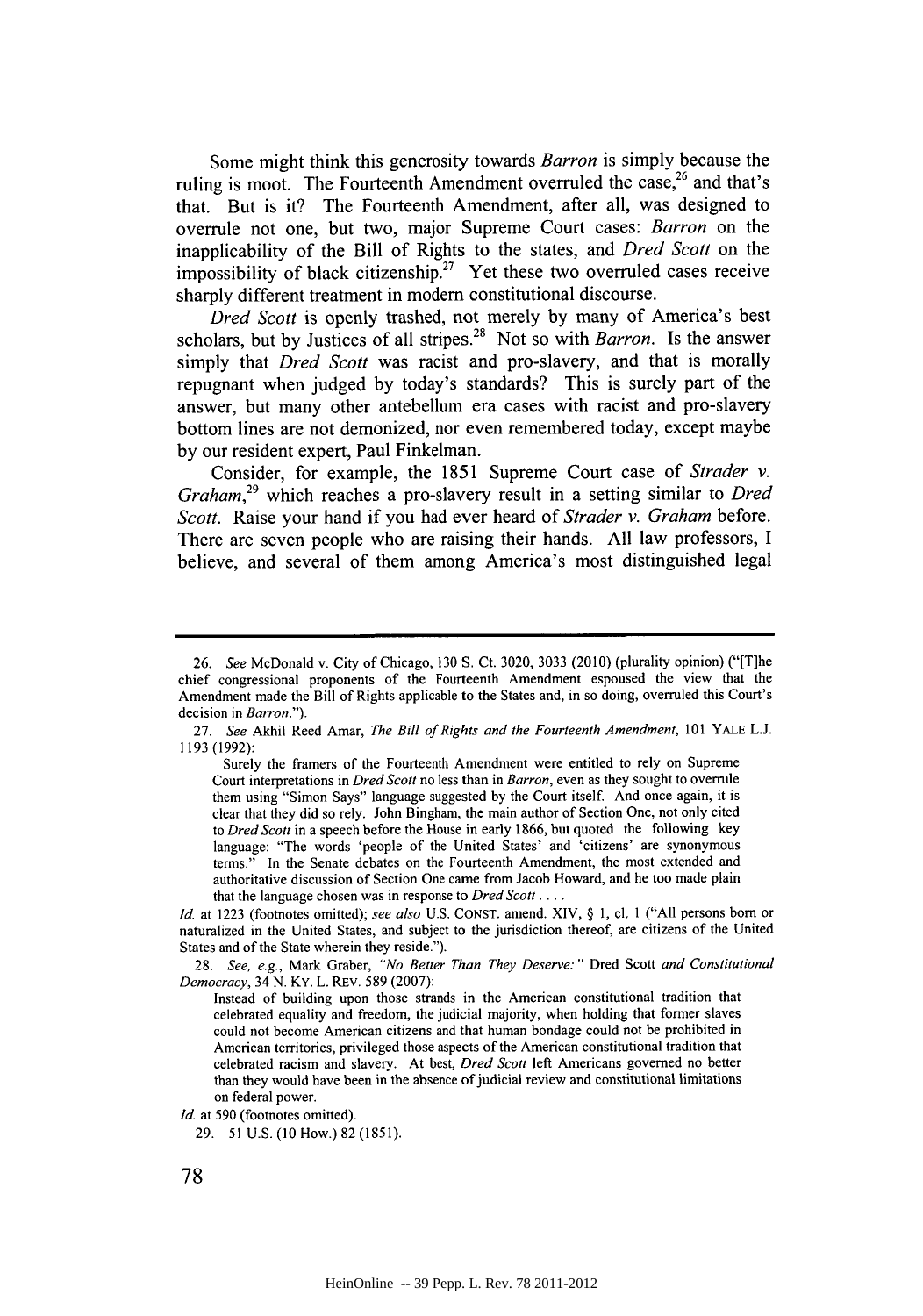historians. It seems clear, then, that we remember *Dred Scott,* but not *Strader v. Graham.*

It is also notable that there is so little modem outrage directed towards *Minor v. Happersett,30* which in **1875** ruled that women had no constitutional right to vote.<sup>31</sup> Just as *Dred Scott's* racist result was overruled by the Fourteenth Amendment,<sup>32</sup> so *Minor's* sexist result was overruled by the Nineteenth Amendment.<sup>33</sup> Why, then, the different reputations of these two cases? The answer is twofold.

*First, Barron and Minor* were not merely plausible, but plainly correct interpretations of the written Constitution as it existed when these cases were decided.34 *Strader* was at least a plausible decision, pro-slavery, yes, but not egregiously more pro-slavery than the antebellum Constitution itself was, if read fairly. *Dred Scott,* **by** contrast, was a preposterous garbling of the Constitution, as publicly understood when ratified and amended early on, and was harshly criticized on precisely these grounds **by** notable contemporaries.<sup>35</sup> In 1858, Abraham Lincoln famously called the case "an astonisher in legal history." <sup>36</sup>**I** think if you looked at the *Oxford English Dictionary*, that's the first use of the word "astonisher."<sup>37</sup> And he gives us the Gettysburg Address, which is iconic for just the reasons outlined earlier.<sup>38</sup> Here, we see the significance of America's written Constitution. Whatever government officials might think they can get away with at the time, in the long run it does seem to matter whether their actions-such as

**<sup>30. 88</sup> U.S.** (21 Wall.) **162 (1875).**

**<sup>31.</sup>** *Id.* at *177-78.*

**<sup>32.</sup>** *See* **U.S. CONST.** amend XIV (guaranteeing equal protection to all citizens of the United States); McDonald v. City of Chicago, **130 S.** Ct. **3020, 3060** (2010) (plurality opinion) ("[T]he Fourteenth Amendment[] significantly altered our system of government [and] **...** unambiguously overruled this Court's contrary holding in *Dred Scott. .* **. .").**

**<sup>33.</sup> U.S. CONST.** amend XIX (requiring that the right of citizens to vote not be denied based on gender).

*<sup>34.</sup> See* **AKHIL REED AMAR, THE BILL OF RIGHTS: CREATION AND RECONSTRUCTION** 140-45 **(1998)** [hereinafter **AMAR, BILL OF RIGHTS]** ("{A]s a matter of textual exegesis and application of lawyerly rules of construction, Marshall's argument [in *Barron]* is hard to beat."); Akhil Reed Amar **&** Jed Rubenfeld, *A Dialogue, 115* YALE **L.J. 2015, 2023 (2006)** (discussing *Minor* in its historical context).

*<sup>35.</sup> See* **AMAR, BILL OF RIGHTS,** *supra* note 34, at **181-82** (discussing Congressman John Bingham's sentiment in **1859** that *Dred Scott* had "gone too far"); *see also* Akhil Reed Amar, *Foreword: The Document and the Doctrine,* 114 HARV. L. REv. **26, 62** (2000) ("Chief Justice Taney's infamous opinion in *DredScott* **....** was an outlandish reading of the [Constitution] **. . . .").**

**<sup>36.</sup>** Abraham Lincoln, Speech at Chicago, Illinois (July **10, 1858)** [hereinafter Speech at Chicago], *in* 2 THE **COLLECTED** WORKS OF ABRAHAM **LINCOLN** 495 (Roy P. Basler ed., **1953).**

**<sup>37.</sup>** THE OXFORD **ENGLISH** DICTIONARY **522 (1933)** (listing **1871** as the first year the word astonisher was used, well after Lincoln's use of the word in **1858).**

**<sup>38.</sup>** Gettysburg Address, *supra* note **8.**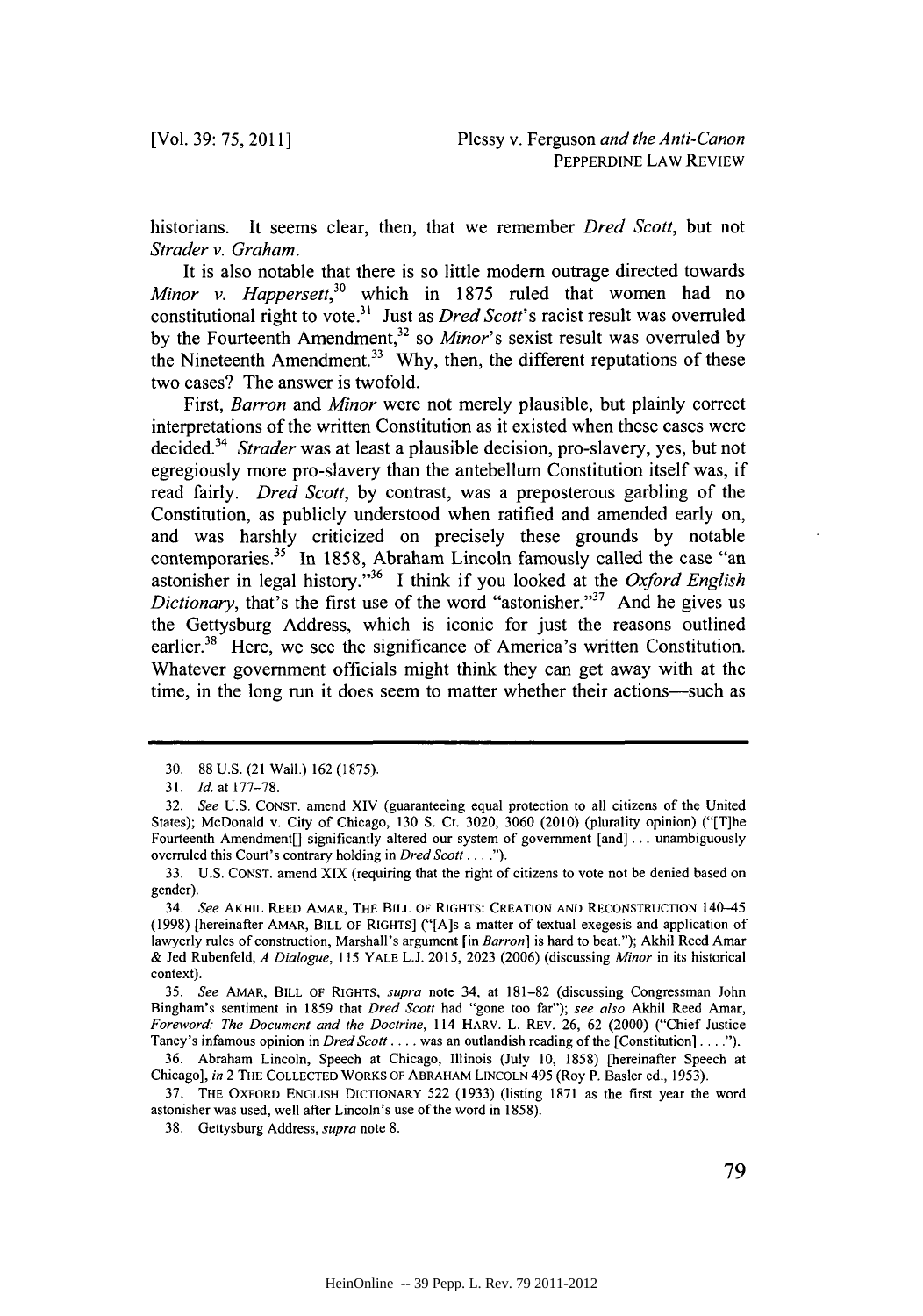the Sedition Act of 1798<sup>39</sup> or Watergate<sup>40</sup>—treated the Constitution's text and structure with respect or with contempt.

Second, *Dred Scott* ran counter to the Northwest Ordinance, whose free soil spirit had been declared unconstitutional.<sup>41</sup> Lincoln, from the original Northwest, rose to fame as a result of his early criticism of *Dred,* became President on an anti-Dred platform,<sup>42</sup> and in his opening sentence at Gettysburg, challenged *Dred's* dismissive treatment of the equality language of the Declaration (another one of our six icons).43 So *Dred* ran counter not only to the Northwest Ordinance, but also the Gettysburg Address, the Declaration of Independence, Dr. King's speech, and *Brown.*

Similarly, *Plessy* ran counter to *Brown* precisely because the Northwest Ordinance, the Gettysburg Address, the Declaration, and the *Brown* opinion are iconic elements of America's symbolic Constitution. Their opposites, naturally enough, come in for special revulsion.

Earlier we saw the significance of the written Constitution. Now we should grasp the significance of the unwritten Constitution, the symbolic Constitution. These symbols connect to each other.

For some other examples of this symbolic connection, here are some recent Supreme Court opinions pairing the anti-canon cases. Here's Justice Thomas linking *Dred Scott and Plessy in Parents Involved:* **"[I]f** our history has taught us anything, it has taught us to beware of elites bearing racial theories. . . **.** Can we really be sure that the racial theories that motivated *Dred Scott and Plessy* are a relic of the past **. . .** ?"" Earlier opinions authored by Justices Powell,<sup>45</sup> Black,<sup>46</sup> Douglas,<sup>47</sup> and Chief Justice Warren<sup>48</sup> also paired *Dred* and *Plessy*.

Opponents of substantive due process have also evoked *Dred* and *Lochner* as Exhibits **A** and B. In *Planned Parenthood of Southeastern*

46. Cohen v. Hurley, **366 U.S. 117,** 142 n.23 **(1961)** (Black, Douglas **&** Warren, **JJ.,** dissenting), *overruled by* Spevak v. Klein, **385 U.S. 511 (1967).**

**<sup>39.</sup>** Sedition Act, ch. 74, **1** Stat. **596 (1798)** (expired **1801).**

<sup>40.</sup> Akhil Reed Amar, *America's Constitution, Written and Unwritten, 57* **SYRACUSE** L. REV. **267,** 274 **(2007)** (noting President Nixon's view that "'[wihen the President does it, that means it is not illegal"').

<sup>41.</sup> Ordinance of **1787:** The Northwest Territorial Government, **I U.S.C.,** at LV **(2006);** *see also AMAR, supra note* **5,** at **260, 264-68.**

*<sup>42.</sup> See* ERIC FONER, THE FIERY TRIAL: ABRAHAM LINCOLN **AND** AMERICAN SLAVERY 94-95, **99-100(2010).** *See also* Speech at Chicago, *supra* note **36.**

*<sup>43.</sup> See* Gettysburg Address, *supra* note **8,** at **23** ("Four score and seven years ago our fathers brought forth on this continent, a new nation, conceived in Liberty, and dedicated to the proposition that *all men are created equal."* (emphasis added)).

<sup>44.</sup> Parents Involved in Cmty. Sch. v. Seattle Sch. Dist. No. **1,** *551* **U.S. 701, 780-82 (2007)** (Thomas, **J.,** concurring).

<sup>45.</sup> Fullilove v. Klutznick, 448 **U.S.** 448, **516 (1980)** (Powell, **J.,** concurring).

<sup>47.</sup> *Id*

<sup>48.</sup> *Id.*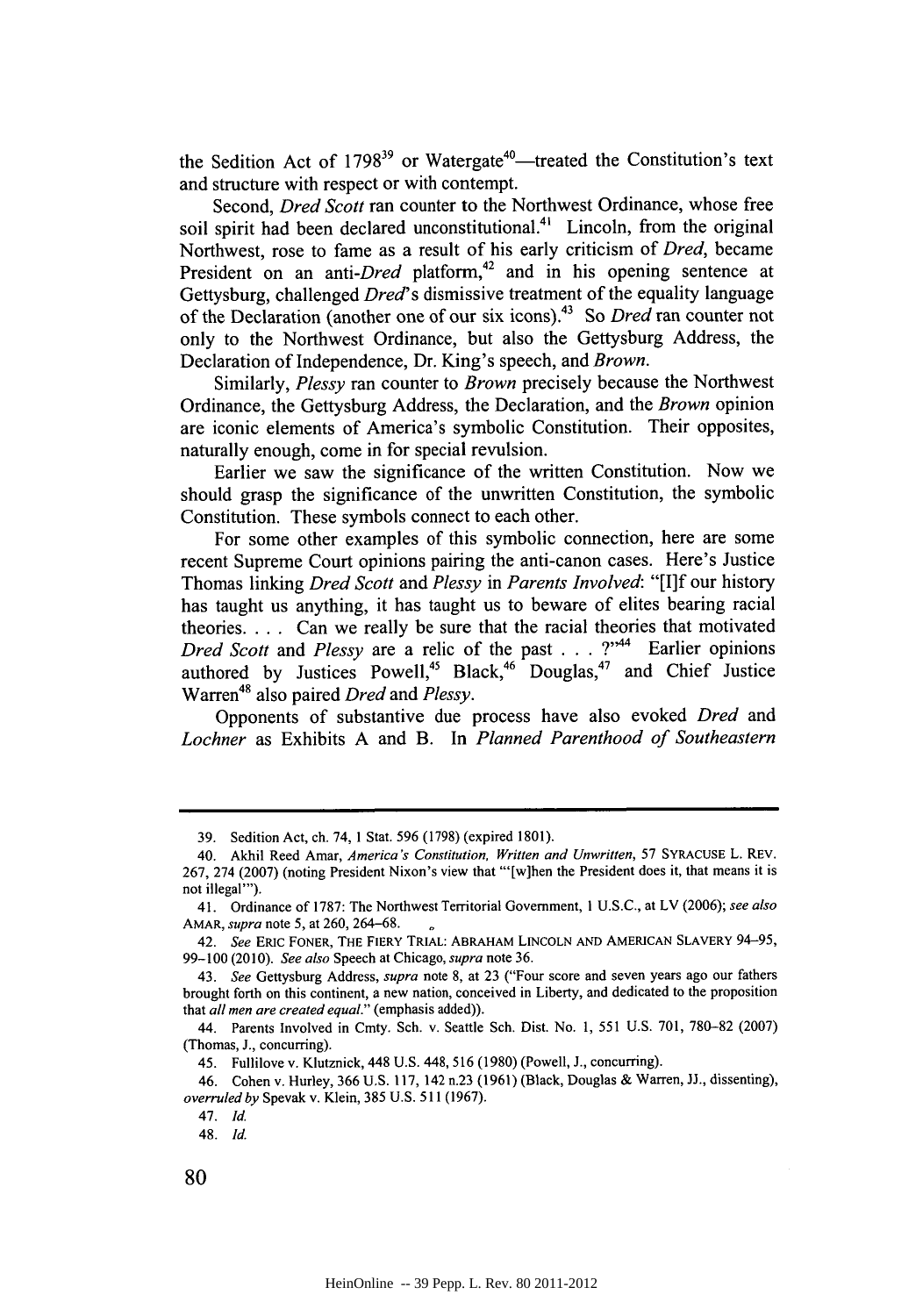*Pennsylvania v. Casey,49* Justice Scalia, joined **by** Chief Justice Rehnquist and Justices White and Thomas, declared:

Both *Dred Scott* and one line of the cases resisting the New Deal rested upon the concept of "substantive due process" that the Court praises and employs today. Indeed, *Dred Scott* was "very possibly the first application of substantive due process in the Supreme Court, the original precedent for *Lochner v. New York and Roe v. Wade."50*

*Plessy and Lochner* have also operated in tandem in modem case law as illustrations of the need for the Court to overrule its erroneous precedents. Here is another quote from the *Planned Parenthood dissent:*

The "separate but equal" doctrine lasted **58** years after *Plessy, and Lochner's* protection of contractual freedom lasted **32** years. However, the simple fact that a generation or more had grown used to these major decisions did not prevent the Court from correcting its errors in those cases, nor should it prevent us from correctly interpreting the Constitution here. $51$ 

**If** this analysis is right, we now begin to have an answer to the question that Professor Larson proposed to us at the very outset in his wonderful remarks. *Lochner* should **be** viewed as a less demonic precedent than *Dred and Plessy* because it's not visibly paired against a symbolic hero. In fact, one can find those who praise *Lochner,* and even some who call for its revival.52 But one does not hear such calls on the Court itself. That's the difference between the kooky academics and the grounded Justices. And in modem court opinions, *Dred, Plessy, and Lochner* all function as vilified anti-precedents. They are typically cited either to assert how different these cases are from the view being put forth **by** the citing Justice, or as epithets and insults to hurl against the Justices on the other side who are, according to the citer, making a horrible mistake reminiscent of one of these three disgraced decisions.<sup>53</sup>

<sup>49.</sup> **505 U.S. 833 (1992).**

*<sup>50.</sup> Id. at* **998** (Scalia, **J.,** concurring in part, dissenting in part) (citation omitted).

*<sup>51.</sup> Id.* at **957** (Rehnquist, **C.J.,** concurring in part, dissenting in part).

**<sup>52.</sup>** *See, e.g., AMAR, supra* note **5,** at 475 (discussing Bruce Ackerman's view that *Lochner* "rests on a **highly** plausible defense of freedom of contract").

*<sup>53.</sup> See, e.g.,* Parents Involved in Cmty. Sch. v. Seattle Sch. Dist. No. **1,** *551* **U.S. 701, 773-78 (2007)** (Thomas, **J.,** concurring) (comparing dissent to segregationists **by** showing similarities to the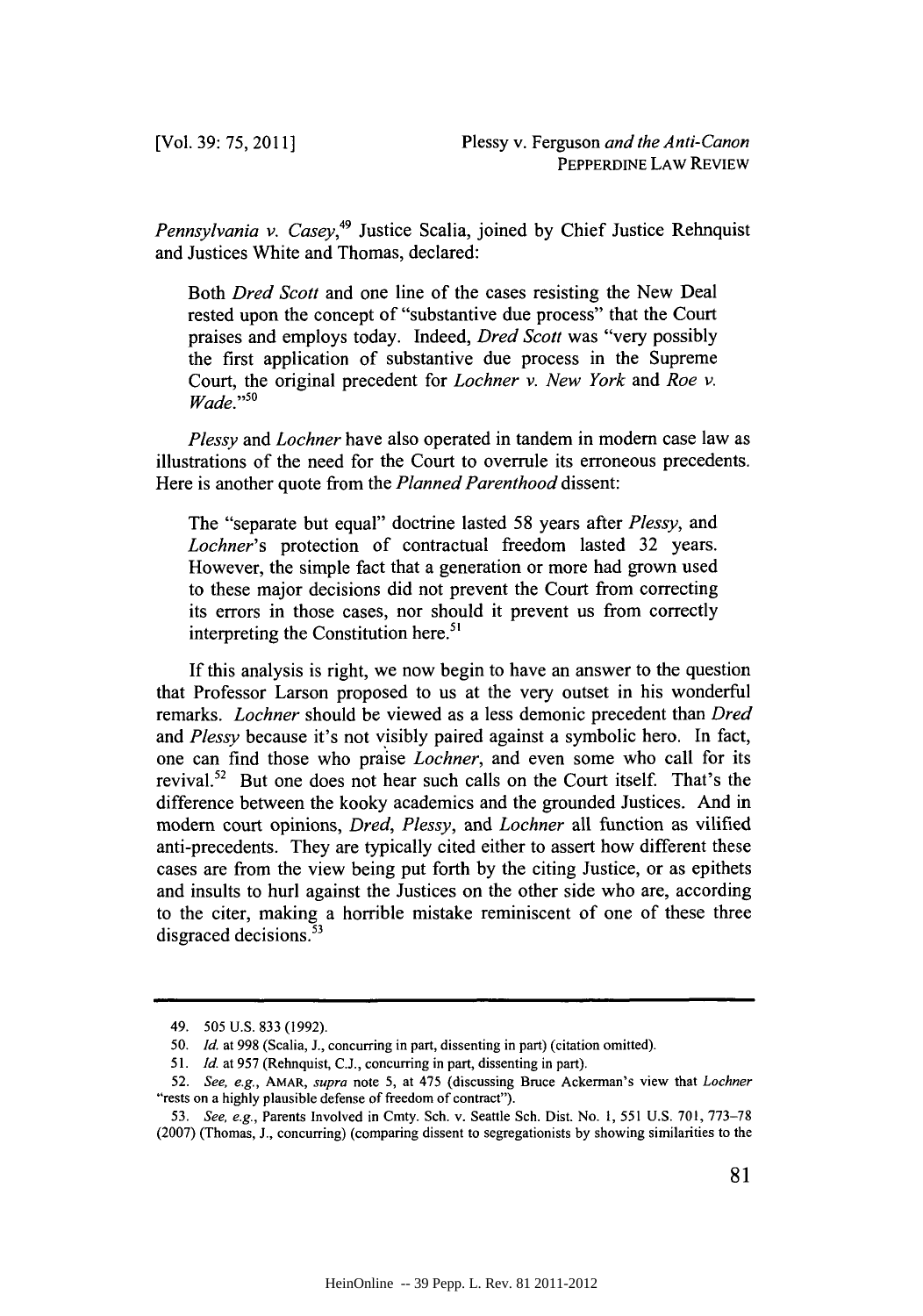Almost none of the countless citations to these three cases over the last half-century has been remotely favorable, and most have been **highly** derogatory. Those are just some general observations to illustrate that we have a canon (a symbolic Constitution, these iconic texts outside the terse text that we call the written Constitution), and we have an anti-canon, and we pretty much know what cases fall in each category.

One of the things that I emphasized about *Dred* is that Lincoln from day one said it was outrageous, a legal astonisher.<sup>54</sup> So modern commentators are not putting forth an anachronistic view of *Dred.* Erwin Chemerinsky made a similar observation in opposition to *Korematsu-that* Justice Jackson and Justice Murphy immediately condemned the decision.

**I** want to read you what one Justice, John Harlan, said in his dissent in *Plessy v. Ferguson.*<sup>55</sup> Initially, note that Harlan was alone in dissent. Think about the audacity of someone to be alone against every other Justice. He says to the rest of them, in effect, "You are all wrong, and I'm right, I'm as right as right can be. History will prove that."56 Harlan is a great dissenter, not just in this case, but in a whole bunch of others.<sup>57</sup> He famously dissents in *Lochner*,<sup>58</sup> as well as in the case that held the federal income tax unconstitutional, which was overruled by a constitutional amendment.<sup>59</sup> Harlan argues that the tax decision will be a disaster for the country.<sup>60</sup> He also dissents when the Court refuses to apply the Bill of Rights against the states.<sup>61</sup> Similarly, Harlan dissents when Justice Holmes has a very, very narrow conception of freedom of the press in a case called *Patterson v. Colorado.62*

*Id.*

arguments made in *Plessy); Casey,* **505 U.S.** at 984 (Scalia, **J.,** concurring in part, dissenting in part) (quoting Justice Curtis's dissent in *Dred Scott).*

*<sup>54.</sup> See supra* text accompanying note **36.**

**<sup>55.</sup>** Plessy v. Ferguson, **163 U.S. 537, 552 (1896)** (Harlan, **J.,** dissenting), *overruled by* Brown v. Bd. of Educ., 347 **U.S.** 483 (1954).

*<sup>56.</sup> See id.* at **559; AMAR,supra** note **5,** at **383.**

*<sup>57.</sup> See, e.g.,* Patterson v. Colorado, **205 U.S.** 454, 463 **(1907)** (Harlan, **J.,** dissenting); Lochner v. New York, **198 U.S.** 45, **65 (1905)** (Harlan, **J.,** dissenting); *Plessy,* **163 U.S.** at **552** (Harlan, **J.,** dissenting).

*<sup>58.</sup> Lochner,* **198 U.S.** at **65** (Harlan, **J.,** dissenting).

*<sup>59.</sup>* Pollock v. Farmers' Loan **&** Trust Co., **157 U.S.** 429, **652 (1895)** (Harlan, **J.,** dissenting), *overruled by* South Carolina v. Baker, 485 **U.S. 505** *(1988); see also AMAR, supra note* **5,** at 406.

*<sup>60.</sup> Pollock,* **157 U.S.** at **638-39** (White, **J.,** dissenting). Justice White's dissenting opinion, with which Justice Harlan concurs, reads:

The disastrous consequences to flow from disregarding settled decisions, thus cogently described, must evidently become greatly magnified in a case like the present, when the opinion of the court affects fundamental principles of the government **by** denying an essential power of taxation long conceded to exist, and often exerted **by** congress.

*<sup>61.</sup> Plessy,* **163 U.S.** at **552-64** (Harlan, **J.,** dissenting).

*<sup>62.</sup> Patterson,* **205 U.S.** at 463 (Harlan, **J.,** dissenting).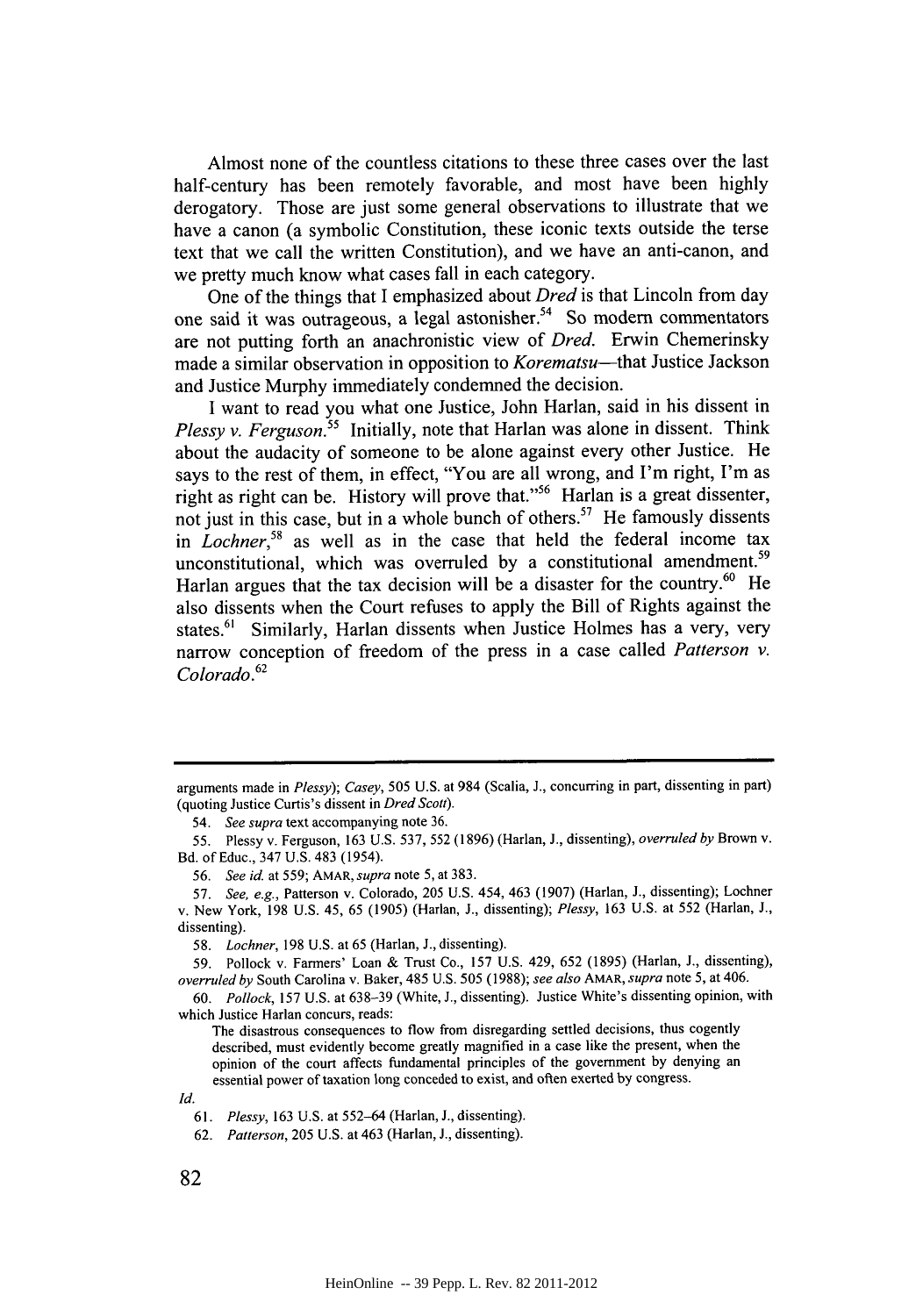Perhaps most significantly here, he dissents in the *Civil Rights Cases of* 1883,<sup>63</sup> where every other Justice strikes down the Civil Rights Act of **1** *875.64* **If** Harlan is right in *Plessy, I* think he's right in the *Civil Rights Cases.* That's important because that case belongs on the bad list for today's Court. Led **by** former Chief Justice Rehnquist, the Court revived that reviled case, which is like citing *Plessy* with approval—which, of course, William Rehnquist did as a law clerk to Justice Robert Jackson in the *Brown* case, and then said, "Oh, that was not me, that was Robert Jackson."<sup>65</sup> It was William Rehnquist.<sup>66</sup> Historian Richard Kluger proves that beyond all doubt.67 You can see the revival of this *Plessy* vision in later opinions **by** Rehnquist himself when he cites, with approval, the *Civil Rights Cases of* **1883** in his Violence Against Women Act opinion in *United States v. Morrison.* **68**

Here is what Justice Harlan, the Great Dissenter, an iconic epic dissenter, proclaims: "In my opinion, the judgment this day rendered will, in time, prove to be quite as pernicious as the decision made **by** this tribunal in the *Dred Scott case*.<sup>"69</sup> Alone in dissent, he is saying, you guys have done another *Dred Scott.* To be right about that is like Babe Ruth's called shot.

Now, why is Harlan so obviously right? You begin to see now how *Plessy* connects back to *Dred Scott* and forward to *Brown,* which is iconic and basically embraces the Harlan dissent.70 It connects to *Korematsu v. United States,7 1* because the governing precedent at the time of *Korematsu*

**<sup>63. 109</sup> U.S. 3, 26 (1883)** (Harlan, **J.,** dissenting).

*<sup>64.</sup> Id. at* **25** (majority opinion).

*<sup>65.</sup> See* Adam Liptak, *The Memo That Rehnquist Wrote and Had to Disown,* N.Y. **TIMES,** Sept. 11, 2005, www.nytimes.com/2005/09/11/weekinreview/lIlipt.html:

In **1971,** Newsweek magazine revealed that in *1952,* Mr. Rehnquist, then a law clerk to Justice Robert H. Jackson, prepared a memorandum called **"A** Random Thought on the Segregation Cases." It was written in the first person and bore Mr. Rehnquist's initials. It urged Justice Jackson to reject arguments made **by** lawyers in Brown v. Board of Education, the landmark school desegregation case, and to uphold Plessy v. Ferguson, the **1896** Supreme Court decision holding that "separate but equal" facilities were constitutional.

*Id.*

*<sup>66.</sup> Id.*

**<sup>67.</sup> RICHARD** KLUGER, **SIMPLE JUSTICE: THE HISTORY OF** *BROWN V. BOARD OF EDUCATION AND* BLACK **AMERICA'S STRUGGLE** FOR **EQUALITY 609** (2004).

**<sup>68.</sup>** *529* **U.S. 598, 602** (2000).

**<sup>69.</sup>** Plessy v. Ferguson, **163 U.S. 537, 559 (1896)** (Harlan, *J., dissenting), overruled by Brown v.* Bd. of Educ., 347 **U.S.** 483 (1954).

**<sup>70.</sup> AMAR,** *supra* note **5,** at 476 *("Brown* was of course preceded *by Plessy;* and [the majority in] *Plessy* in turn blessed state segregation laws **....**

**<sup>71. 323</sup> U.S.** 214 (1944).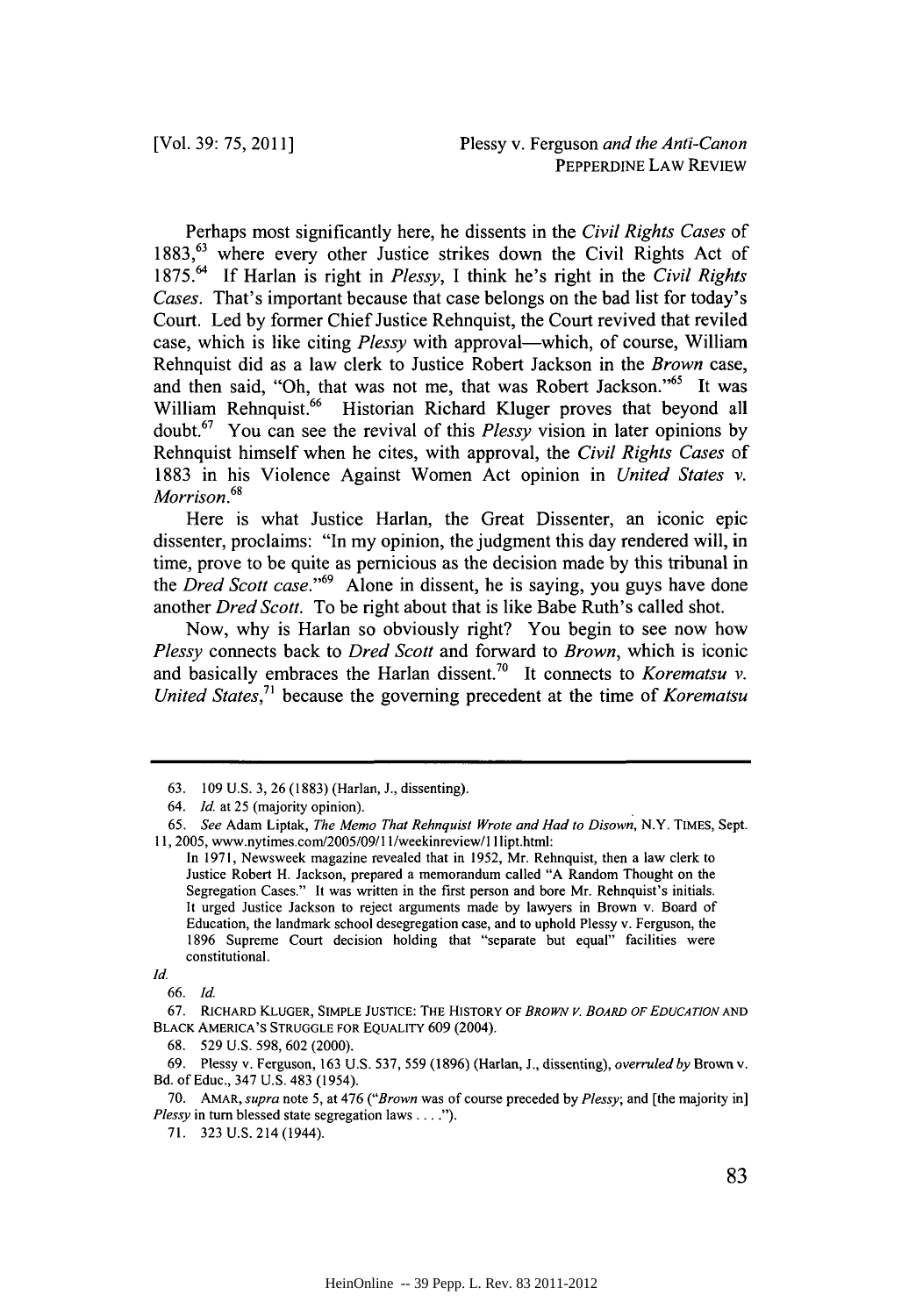was *Plessy, not Brown.72* That's what Bob Pushaw reminded you of, when *Korematsu* is decided, *Brown's* not the law of the land, *Plessy* is. When you read Justice Black's opinion, he uses the word "segregation."73 The only thing that was upheld in *Korematsu* was not the internment order itself, but an evacuation order. 74 President Roosevelt ordered all Japanese-Americans to leave the West Coast. You have to stay the heck away from the Golden Gate Bridge. You have to separate yourself. You have to—and here's the word he uses: "segregate."<sup>75</sup> So what's the law at the time of *Korematsu*? It's Plessy, which holds that racial segregation-separate but equal-is okay. And **by** the way, we really don't care that much about equal. That's *Plessy, that's Korematsu.* Now, you begin to see these linkages between anti-canon and canon: *Dred, Plessy, Korematsu,* on the one hand, and folks like Lincoln and Harlan on the other.

Harlan's argument in *Plessy* makes four points. First, he takes a legal realist tack: He knows it when he sees it, and he knows what this is all about-degrading black people. He says: We all know the social meaning of this law.76 Harlan shares that "[t]he destinies of the two races, in this country, are indissolubly linked together, and the interests of both require that the common government of all shall not permit the seeds of race hate to be planted under the sanction of law."<sup>77</sup> So the Louisiana law is about dividing us, even though we are one people.<sup>78</sup> Here you begin to hear echoes of Martin Luther King's Dream speech,<sup>79</sup> which builds on Harlan's

**<sup>72.</sup>** *Brown* was not decided until 1954, ten years after the *Korematsu decision. Id.; Brown,* 347 **U.S.** 483.

*<sup>73.</sup> Korematsu,* **323 U.S.** at **223** ("[Congress] decided that the military urgency of the situation demanded that all citizens of Japanese ancestry be segregated from the West Coast **. . . .").**

<sup>74.</sup> *Id.* at 223-24. The Supreme Court upheld the exclusion of Japanese citizens from certain areas of the West Coast at the beginning of the war with Japan during World War **II,** finding that such precautionary measures were necessary to prevent invasion, espionage, or worse. *Id.* at **216-** 18, 223-24.

**<sup>75.</sup>** *Id.* at **223.**

**<sup>76.</sup>** Plessy v. Ferguson, **163 U.S. 537, 560 (1896)** (Harlan, **J.,** dissenting), *overruled by* Brown v. Bd. of Educ., 347 **U.S.** 483 *(1954):*

The present decision, it may well be apprehended, will not only stimulate aggressions, more or less brutal and irritating, upon the admitted rights of colored citizens, but will encourage the belief that it is possible, **by** means of state enactments, to defeat the beneficent purposes which the people of the United States had in view when they adopted the recent amendments of the Constitution, **by** one of which the blacks of this country were made citizens of the United States and of the States in which they respectively reside, and whose privileges and immunities, as citizens, the States are forbidden to abridge.

*Id.*

**<sup>77.</sup>** *Id*

**<sup>78.</sup>** *Id.* In arguing against the Louisiana law which supports segregation, Justice Harlan avers, "[t]he arbitrary separation of citizens, on the basis of race,... is a badge of servitude wholly inconsistent with the civil freedom and the equality before the law established **by** the Constitution." *Id.* at **562.**

**<sup>79.</sup>** I Have a Dream Speech, *supra* note **9.**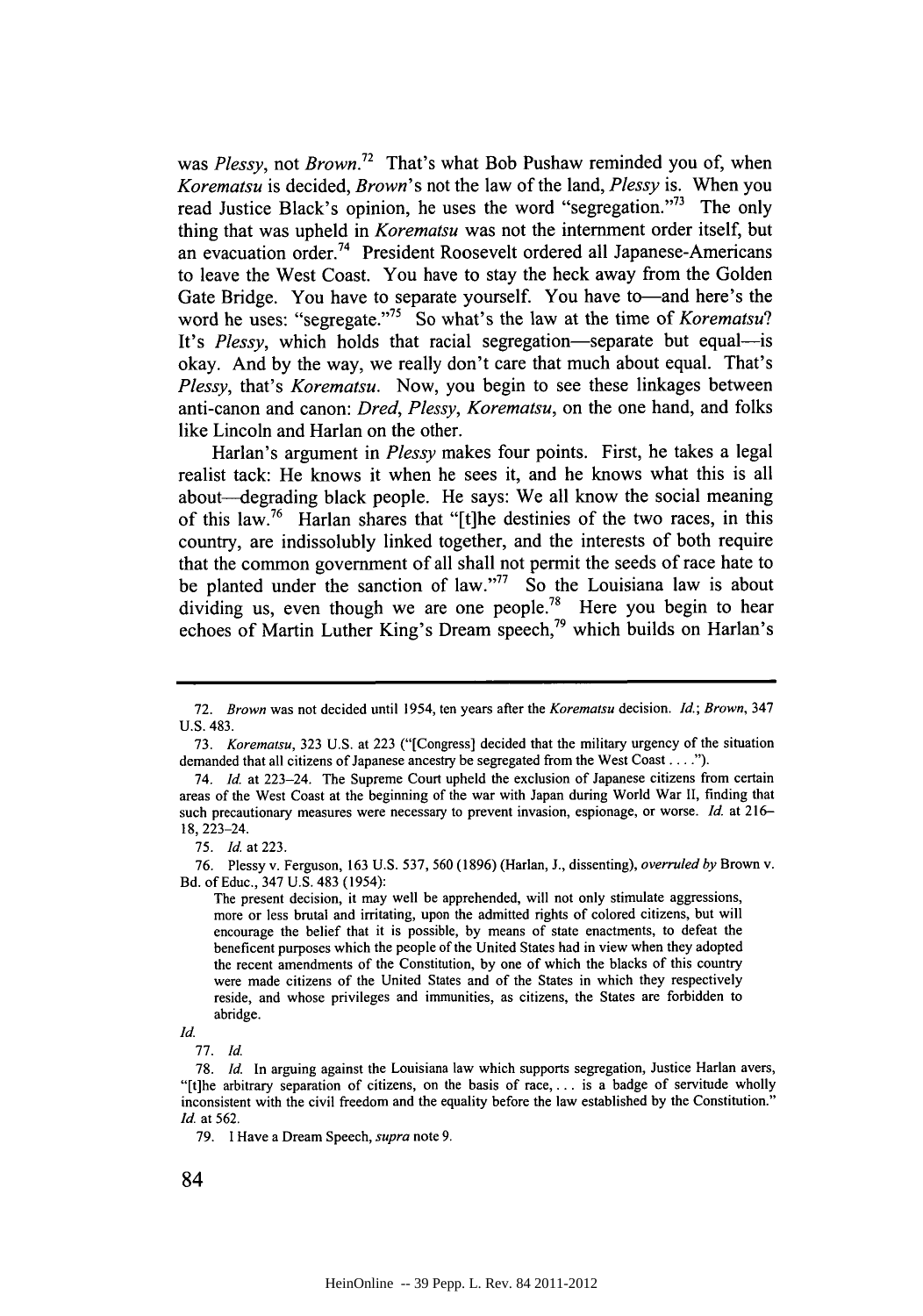insights. The state law degrades black people, $80$  whereas the core meaning of the Reconstruction Amendments is about their equality.<sup>81</sup>

One might know it as a human being, but how do you prove it as a judge? The majority Justices in *Bush v. Gore82* all knew the Florida court was cheating; they just knew it.<sup>83</sup> One problem: They didn't prove it legally, and it turned out that they were wrong.<sup>84</sup> By contrast, Justice Harlan proves his point using scrutiny,<sup>85</sup> as Professor Chemerinsky also urged us to do. So what happens when you scrutinize?

*In Korematsu,* Professor Chemerinsky's answer would be that, because the government was not going after Italian-Americans and German-Americans, but only Japanese-Americans, the policy must be racist. And the government's counter is to emphasize that it is not targeting Chinese-Americans, or Filipino-Americans, or Vietnamese-Americans. In other words, it's not quite racial, it's different. And it's because of Pearl Harbor, that's the difference-a sneak attack **by** Japan. Thus, scrutiny can **be** tricky.

So what does Harlan do? He observes that there is an exception to the segregation law.<sup>86</sup> You're allowed to have a black person in the white car as long as she's a nanny.<sup>87</sup> What's up with the nanny exception?

Here's what's up, the social meaning is clear: you can have a black person in the car as long as it's obvious to everyone that she's your social subordinate, that she's your domestic, that she's your servant. So that's fine. But if you were friends, that's not okay. In short, Harlan uses careful techniques of scrutiny, of over- and under-inclusiveness.

**A** similar situation was presented in *Loving v. Virginia,"* where a state anti-miscegenation law had the Pocahontas exception.<sup>89</sup> Chief Justice Earl Warren wrote the opinion invalidating this law.<sup>90</sup> The idea was that, if

*<sup>80.</sup> Plessy,* **163 U.S.** *at* **560** (Harlan, **J.,** dissenting).

**<sup>81.</sup> AMAR,** *supra note 5,* at 407 (noting that equality was among the major themes of the Reconstruction Amendments).

**<sup>82. 531</sup> U.S. 98** (2000) (per curiam).

*<sup>83.</sup> See* Akhil Reed Amar, *Bush, Gore, Florida, and the Constitution,* **61 FLA.** L. REv. 945, 949- **50 (2009)** ("[M]any things both large and small that the Rehnquist Court did in the *Bush v. Gore* litigation make the most sense if the **U.S.** Justices had in fact believed that they were dealing with a lawless, partisan state bench trying to steal the presidency for its preferred candidate." (footnote omitted)).

*<sup>84.</sup> See id at 955-56.*

*<sup>85.</sup> See Plessy,* **163 U.S.** at **553** (Harlan, **J.,** dissenting).

**<sup>86.</sup>** *Id.*

**<sup>87.</sup>** *Id.* ("Only 'nurses attending children of the other race' are excepted from the operation of the statute.").

**<sup>88. 388</sup> U.S. 1 (1967).**

**<sup>89.</sup>** *Id.* at *5* n.4.

*<sup>90.</sup> Id.* at 2.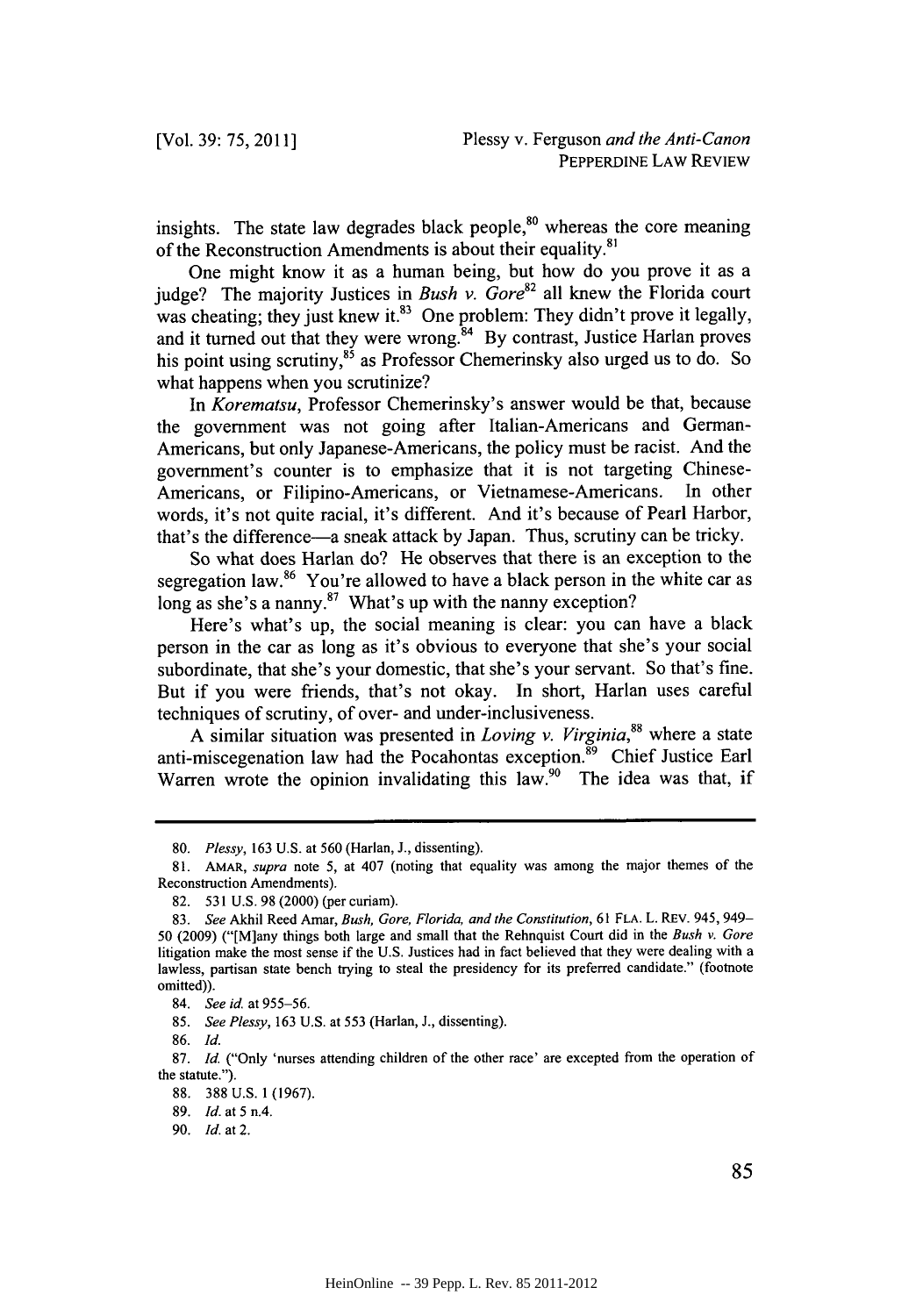you're a descendant of Pocahontas, then it's alright, because the Virginia aristocracy claimed, at least, to have descended from Pocahontas and John Rolfe.<sup>91</sup> So Warren employs scrutiny and he recognizes, realistically, what the state is doing.

Now, let us turn to Justice Harlan's three other legal arguments. The first is based on the Fourteenth Amendment Equal Protection Clause. He focuses not just on equal "protection," but also equal "citizenship," as the first sentence of the Fourteenth Amendment provides.<sup>92</sup> Harlan stresses that all citizens are equal under law.<sup>93</sup> That principle of equality, by the way, applies against the federal government, too. It's called reverse incorporation.<sup>94</sup> Harlan continues: "In respect of civil rights, all citizens are equal before the law."<sup>95</sup> At another point, he appeals to the language of an opinion he wrote earlier in *Gibson v. Mississippi:* **"All** citizens are equal before the law."96 Harlan is saying, what part of equal don't you get? Everyone understands that this is unequal. The Fourteenth Amendment says equal, but this law is unequal.

Second, Harlan makes a brilliant argument under the Thirteenth Amendment, calling this racial separation a "badge of servitude **.** . . **.** [that] practically[] puts the brand of servitude and degradation upon a large class of our fellow-citizens, our equals before the law." When he uses the word "brand,"<sup>98</sup> he's not talking about Coke versus Pepsi. He's referring to how human beings under slavery were branded like cattle.<sup>99</sup>

The Thirteenth Amendment doesn't prohibit badges of slavery **by** its terms.'00 So why is the Thirteenth Amendment relevant? Here's why, and this is very important: Because Congress had already prohibited race

*100.* See **U.S. CONST.** amend. **XIII.**

**<sup>91.</sup>** Id. at **5** n.4.

*<sup>92.</sup>* Plessy, **163 U.S.** at **554-55** (Harlan, **J.,** dissenting). The first sentence of the Fourteenth Amendment reads, **"All** persons born or naturalized in the United States, and subject to the jurisdiction thereof, are citizens of the United States and of the State wherein they reside." **U.S. CONST.** amend. XIV.

*<sup>93.</sup>* Plessy, **163 U.S.** at **556** (Harlan, **J.,** dissenting).

<sup>94.</sup> See Akhil Reed Amar, Constitutional Rights in a Federal System: Rethinking Incorporation and Reverse Incorporation, in BENCHMARKS: GREAT **CONSTITUTIONAL** CONTROVERSIES **IN** THE **SUPREME COURT 71, 79** (Terry Eastland ed., **1995)** (Reverse incorporation means that "the federal government is obligated to abide **by** the same constitutional duty of equal protection that is imposed upon the states.").

**<sup>95.</sup>** Plessy, **163 U.S.** at **559** (Harlan, **J.,** dissenting).

**<sup>96.</sup>** Gibson v. Mississippi, **162 U.S. 565, 591 (1896);** see also Plessy, **163 U.S.** at **556** (Harlan, **J.,** dissenting) (quoting Gibson).

*<sup>97.</sup>* Plessy, **163 U.S.** at **562** (Harlan, **J.,** dissenting).

**<sup>98.</sup>** Id.

*<sup>99.</sup>* See Frederick Douglass, Address Delivered in Taunton, England: The Horrors of Slavery and England's Duty to Free the Bondsman (Sept. **1,** 1846), in **THE FREDERICK DOUGLASS PAPERS: SERIES ONE-SPEECHES, DEBATES, AND INTERVIEWS 371** (John W. Blassingame et al. eds., **1979)** ("The process of branding was this-A person was tied to a post, and his back, or such other part as was to be branded, laid bare; the iron was then delivered red hot (sensation), and applied to the quivering flesh, imprinting upon **it** the name of the monster who claimed the slave.").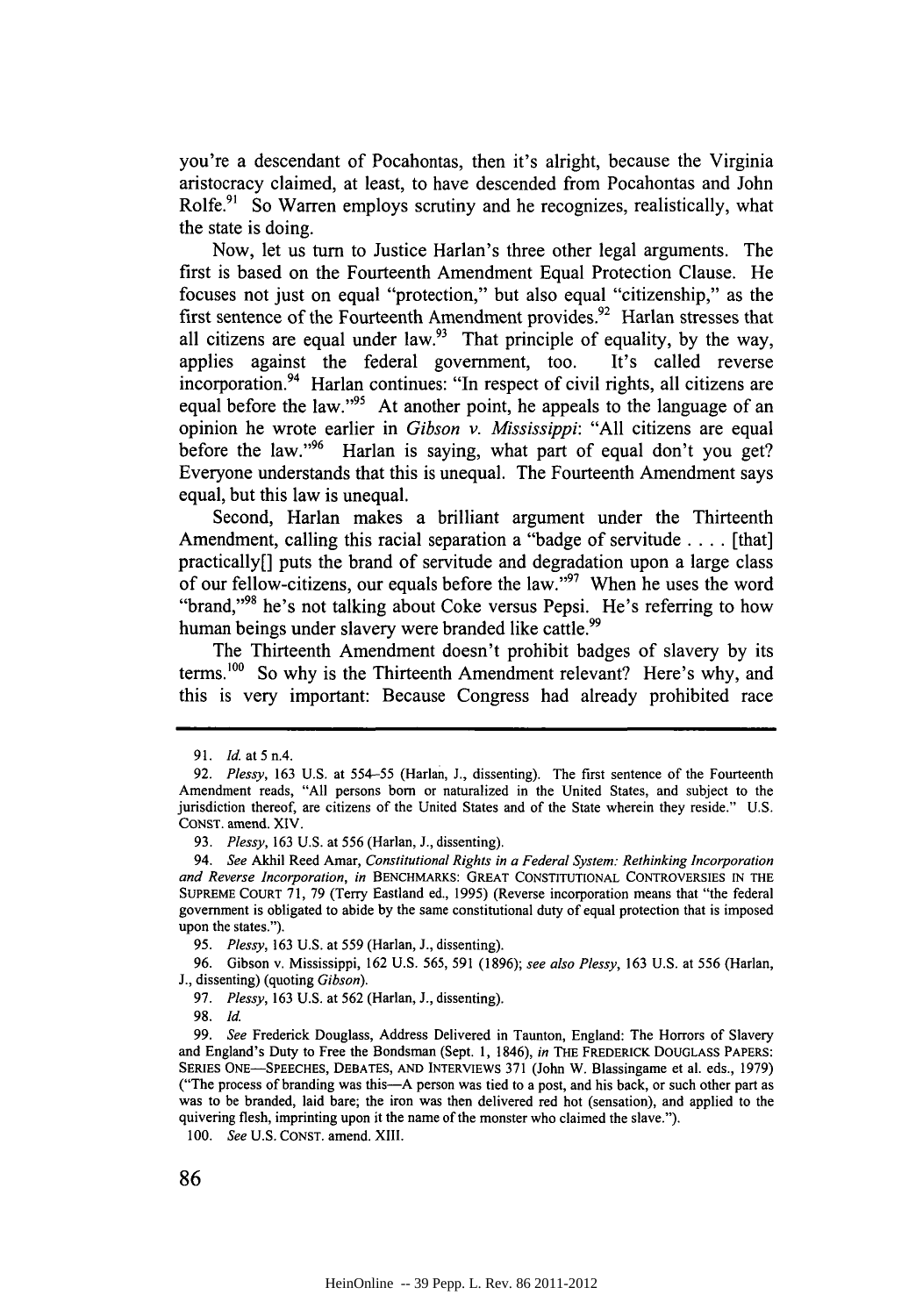discrimination in a statute passed in *1875* that forbade racial inequality in hotels, motels, theaters, inns, steam ships, and railroads.<sup>101</sup> The Civil Rights Act of 1964 was originally passed in *1875,* and is in large part Charles Sumner's Civil Rights Bill.<sup>102</sup> And what happened to it? It got struck down by the Supreme Court, eight-to-one, in the *Civil Rights Cases* of 1883,<sup>103</sup> with Justice Harlan dissenting.<sup>104</sup> Why? Because the Court said the Fourteenth Amendment is only about state action, and this law is regulating private action.<sup>105</sup> Harlan points out that the first sentence of the Fourteenth Amendment doesn't say "no state shall," but rather that everyone's equal, everyone's a citizen.<sup>106</sup> What it means to be a citizen is to have rights that white people are bound to respect. This amendment overrules *Dred Scott. <sup>07</sup> Dred Scott* actually wasn't just about government action, it was about societal understanding.<sup>108</sup> An amendment designed to overturn *Dred Scott* allows Congress to pass laws regulating even private race discrimination.' That's one of his arguments. His second argument in the *Civil Rights Cases* is that the Thirteenth Amendment has no state action requirement.<sup>110</sup> Congress has the power to prohibit all the relics, badges, and incidents of slavery.<sup>111</sup> Race discrimination is one of those.<sup>112</sup>

Here's what Justice Harlan is really saying in *Plessy: I* was right in the *Civil Rights Cases* of **1883.** You should have upheld that congressional statute prohibiting badges of servitude. **If** we did so, the case at hand is a simple preemption case. Congress, in effect, already prohibited this sort of thing. We don't even need to reach the Constitution.

**<sup>101.</sup>** Civil Rights Act of **1875,** ch. 114, **§ 1, 18** Stat. *335.*

*<sup>102.</sup> Id.; see also* Ronald B. Jager, *Charles Sumner, the Constitution, and the Civil Rights Act of 1875,* 42 NEw **ENG. Q. 350, 363 (1969)** ("[O]n December **1, 1873,** [Sumner] made one last eloquent plea on behalf of civil rights... **.** [but] did not live to see the Senate pass the bill substantially as he had presented it.").

**<sup>103.</sup>** The Civil Rights Cases, **109 U.S. 3, 25-26 (1883).**

<sup>104.</sup> *Id.* at **26** (Harlan, **J.,** dissenting).

**<sup>105.</sup>** *Id.* at **I, 17-18,** 24 (majority opinion).

**<sup>106.</sup>** *Id.* at 46-48 (Harlan, **J.,** dissenting).

**<sup>107.</sup>** AMAR, *supra note 5,* at **380** ("The Fourteenth Amendment's text began **by** repudiating the racialist vision of American identity that had animated Chief Justice Taney's infamous *Dred Scott* decision.").

**<sup>108.</sup>** *See id.* at **381-82.**

**<sup>109.</sup>** *The Civil Rights Cases,* **109 U.S.** at **30-32** (Harlan, **J.,** dissenting).

**<sup>110.</sup> Id.** at **35-36.**

**<sup>111.</sup> Id.** at **35.**

<sup>112.</sup> Plessy v. Ferguson, **163 U.S. 537, 562 (1896)** (Harlan, **J.,** dissenting) ("The arbitrary separation of citizens, on the basis of race, **. . .** is a badge of servitude wholly inconsistent with the civil freedom and the equality before the law established **by** the Constitution."), *overruled by* Brown v. Bd. of Educ., 347 **U.S.** 483 (1954).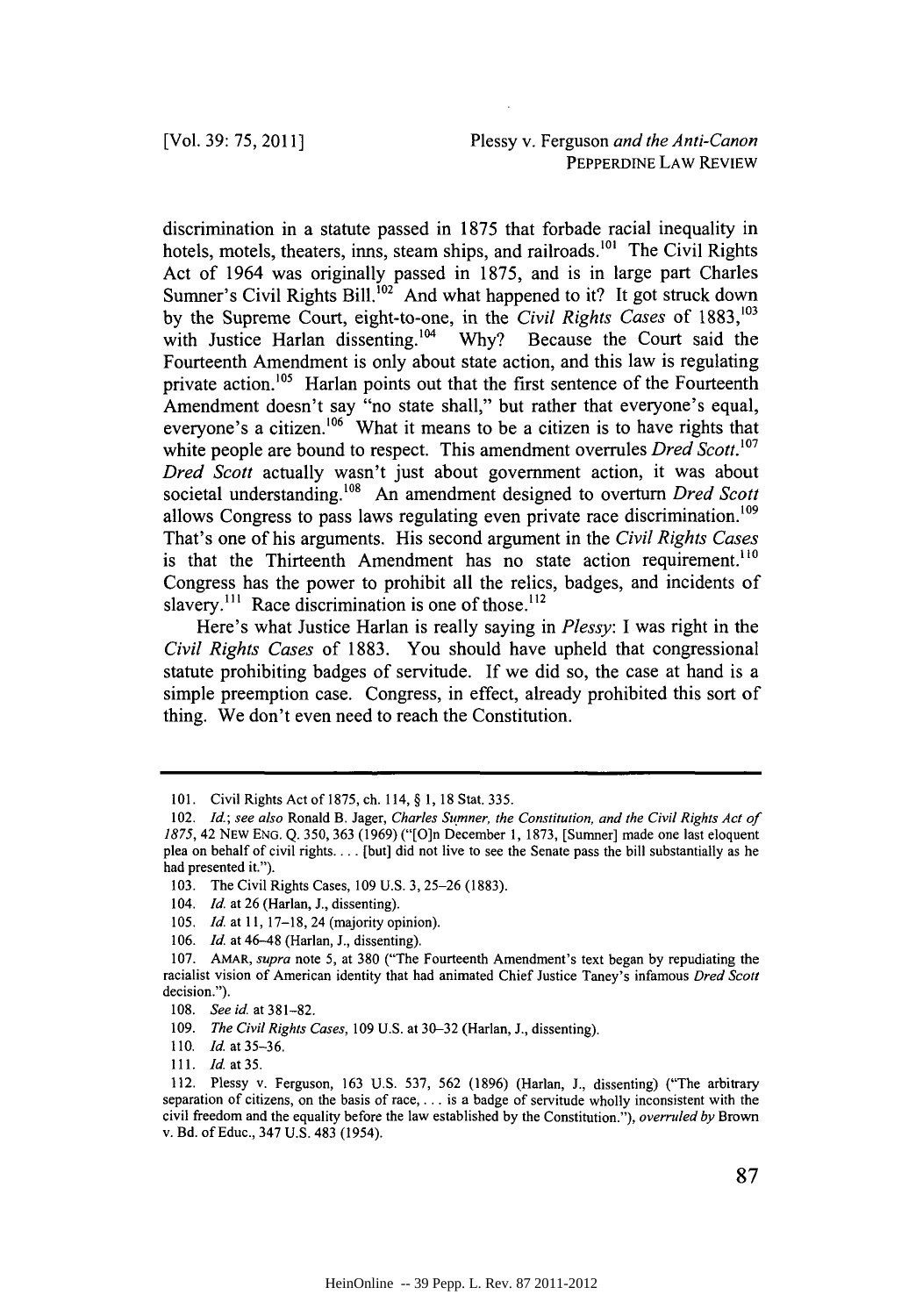Today's Court is more inclined to strike down civil rights laws than previous Courts were. The Warren Court never struck down civil rights laws,<sup>113</sup> but William Rehnquist's Court did strike down civil rights laws,<sup>114</sup> and the Roberts Court is tempted to strike down civil rights laws. **If** you think Harlan was right in *Plessy,* if you think *Plessy* belongs in the hall of shame, the *Civil Rights Cases* of **1883** are right there with it, and you should know that, because they're being revived.

Harlan's final argument is rooted in the Fifteenth Amendment. He again uses the legal realist idea: it's just not equal. He invokes the Fourteenth Amendment; not just its equal protection language, but its citizenship language.<sup>115</sup> He evokes the Thirteenth Amendment vision.<sup>116</sup> The Fifteenth Amendment is also about racial equality.<sup>117</sup> Harlan characterizes the Fifteenth Amendment as being not just about voting equality, but also equality in a jury box, because people vote in a jury box.<sup>118</sup> Equality in a political assembly, because people vote in a legislature.<sup>119</sup> Equality on the battlefield, where blacks and whites shed their blood together.<sup>120</sup> These are political rights, not just narrow civil rights. Here's what he's saying---that the Fifteenth Amendment is intrinsically integrationistic.<sup>121</sup> We must have blacks and whites together in a jury box, or in the legislative assembly.<sup>122</sup> He talks about brother jurors,<sup>123</sup> and people who are brothers in arms who bled together in the Civil War.<sup>124</sup>

In closing, Harlan's vision is not just of liberty and equality, but of genuine fraternity. It's an integrationist vision. It's a vision of people coming together. Here we come not just to Brown v. Board of Education, but also to Dr. King's speech, which was also mentioned as iconic. How does Dr. King end? He talks about blacks and whites, Jews and Gentiles,

- *121. See AMAR, supra* note **5,** at 399-400.
- *122. See id.; Plessy,* **163 U.S.** at **562-64** (Harlan, **J.,** dissenting).
- *123. Plessy,* **163 U.S.** at **562** (Harlan, **J.,** dissenting).
- 124. **Id.** at **561.**

*<sup>113.</sup> See, e.g.,* Katzenbach v. McClung, **379 U.S.** 294, 305 (1964) ("The Civil Rights Act of 1964, as here applied, we find to be plainly appropriate **....** We find it in no violation of any express limitations of the Constitution and we therefore declare it valid."); Heart of Atlanta Motel, Inc. v. United States, **379 U.S.** 241 (1964) (similarly upholding the Civil Rights Act of 1964).

*<sup>114.</sup> See, e.g.,* United States v. Morrison, **529 U.S.** *598* (2000) (holding that the Fourteenth Amendment did not provide Congress with the authority to enact the Violence Against Women Act); City of Boeme v. Flores, **521 U.S. 507 (1997)** (holding that the Freedom Restoration Act exceeded Congress's enforcement powers).

*<sup>115.</sup> Plessy,* **163 U.S.** at **555** (Harlan, **J.,** dissenting).

**<sup>116.</sup>** *Id.*

**<sup>117.</sup> U.S. CONsT.** amend. XV, **§ I** ("The right of citizens of the United States to vote shall not be denied or abridged **by** the United States or **by** any State on account of race, color, or previous condition of servitude.").

*<sup>118.</sup> See Plessy,* **163 U.S.** at **562-63** (Harlan, **J.,** dissenting).

**<sup>119.</sup>** *See id at 563-64.*

*<sup>120.</sup> See id.* at **561;** *see also AMAR, supra note* **5,** at **358** (discussing black Americans' involvement in the Civil War).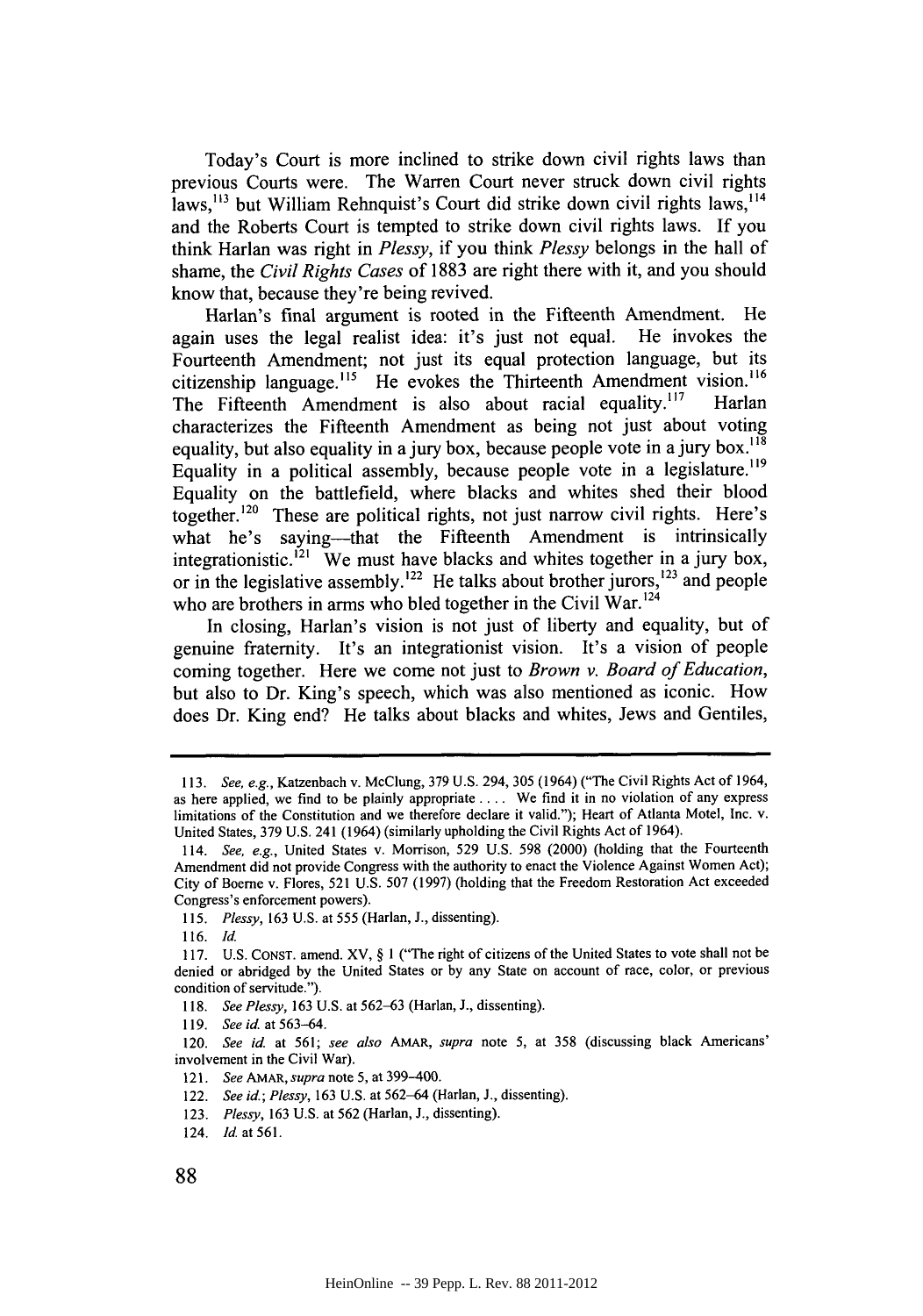Catholics and Protestants, holding hands and singing together in the words of the great Negro spiritual, "Free at last! Free at last! Thank God Almighty, we are free at last!"<sup>125</sup>

**<sup>125. 1</sup> Have a Dream Speech,** *supra* **note 9.**